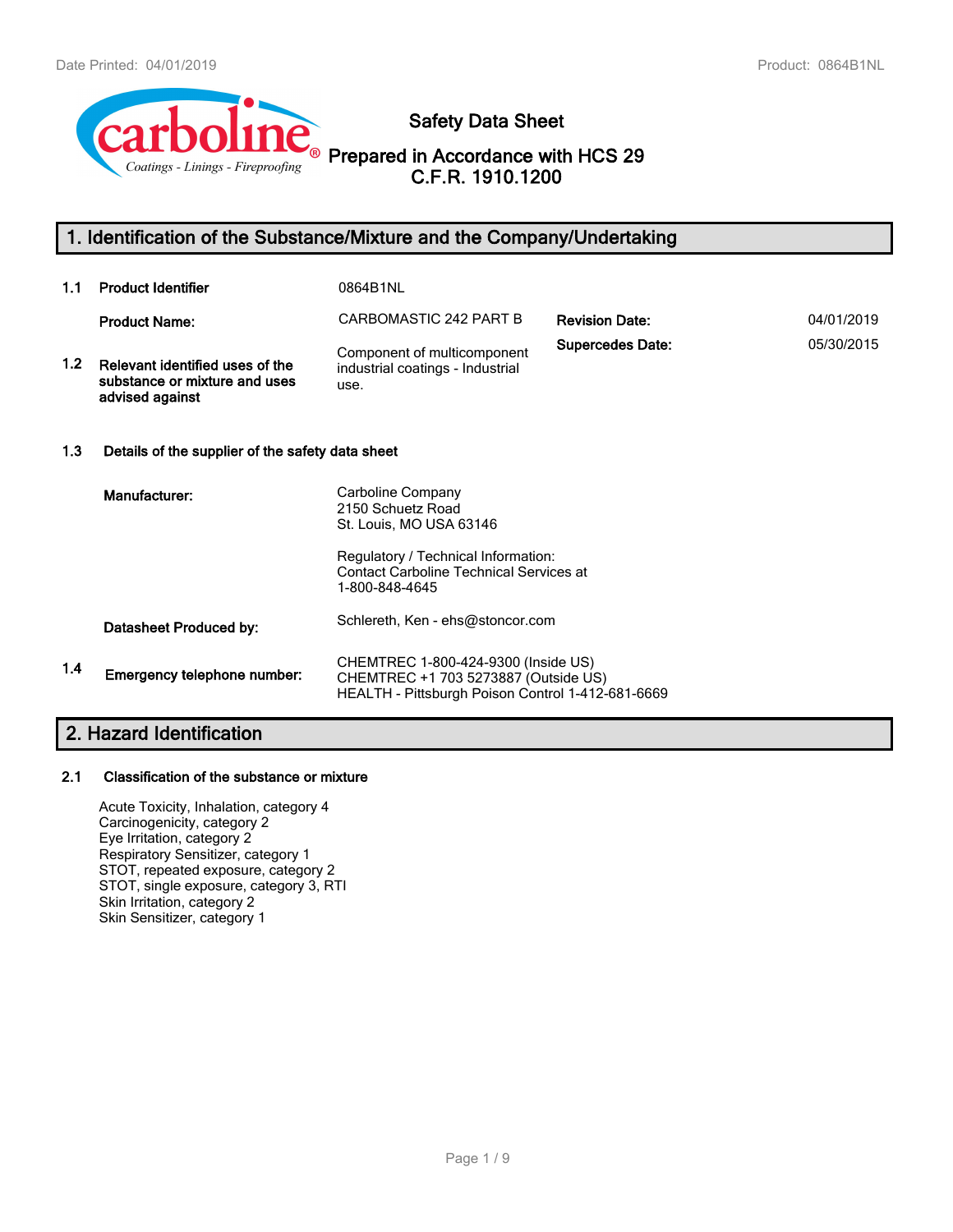### **2.2 Label elements**

#### **Symbol(s) of Product**



### **Signal Word**

Danger

### **Named Chemicals on Label**

4,4' MDI, POLYMERIC MDI, 2,2, 2,4 MDI

### **HAZARD STATEMENTS**

| Skin Irritation, category 2            | H315              | Causes skin irritation.                                                        |
|----------------------------------------|-------------------|--------------------------------------------------------------------------------|
| Skin Sensitizer, category 1            | H317              | May cause an allergic skin reaction.                                           |
| Eye Irritation, category 2             | H319              | Causes serious eye irritation.                                                 |
| Acute Toxicity, Inhalation, category 4 | H332              | Harmful if inhaled.                                                            |
| Respiratory Sensitizer, category 1     | H334              | May cause allergy or asthma symptoms or breathing<br>difficulties if inhaled.  |
| STOT, single exposure, category 3, RTI | H335              | May cause respiratory irritation.                                              |
| Carcinogenicity, category 2            | H351              | Suspected of causing cancer.                                                   |
| STOT, repeated exposure, category 2    | H373              | May cause damage to organs through prolonged or repeated<br>exposure.          |
| <b>PRECAUTION PHRASES</b>              |                   |                                                                                |
|                                        | P <sub>260</sub>  | Do not breathe dust/fume/gas/mist/vapours/spray.                               |
|                                        | P <sub>280</sub>  | Wear protective gloves/protective clothing/eye protection/<br>face protection. |
|                                        | P <sub>2</sub> 84 | Wear respiratory protection.                                                   |
|                                        | P <sub>285</sub>  | In case of inadequate ventilation wear respiratory protection.                 |
|                                        | P302+352          | IF ON SKIN: Wash with plenty of soap and water.                                |
|                                        | P304+340          | IF INHALED: Remove victim to fresh air and keep at rest in a                   |

No Information

### **Results of PBT and vPvB assessment:**

The product does not meet the criteria for PBT/VPvB in accordance with Annex XIII.

# **3. Composition/Information On Ingredients**

### **3.2 Mixtures**

**Hazardous Ingredients**

**CAS-No. Chemical Name %**

position comfortable for breathing. P305+351+338 IF IN EYES: Rinse cautiously with water for several minutes.

P308+313 IF exposed or concerned: Get medical advice/attention

P333+313 If skin irritation or rash occurs: Get medical advice/attention. P341 If breathing is difficult, remove victim to fresh air and keep at rest in a position comfortable for breathing. P342+311 If experiencing respiratory symptoms: Call a POISON CENTER or doctor/physician.

P314 Get medical advice/attention if you feel unwell.

Continue rinsing.

Page 2 / 9

Remove contact lenses, if present and easy to do so.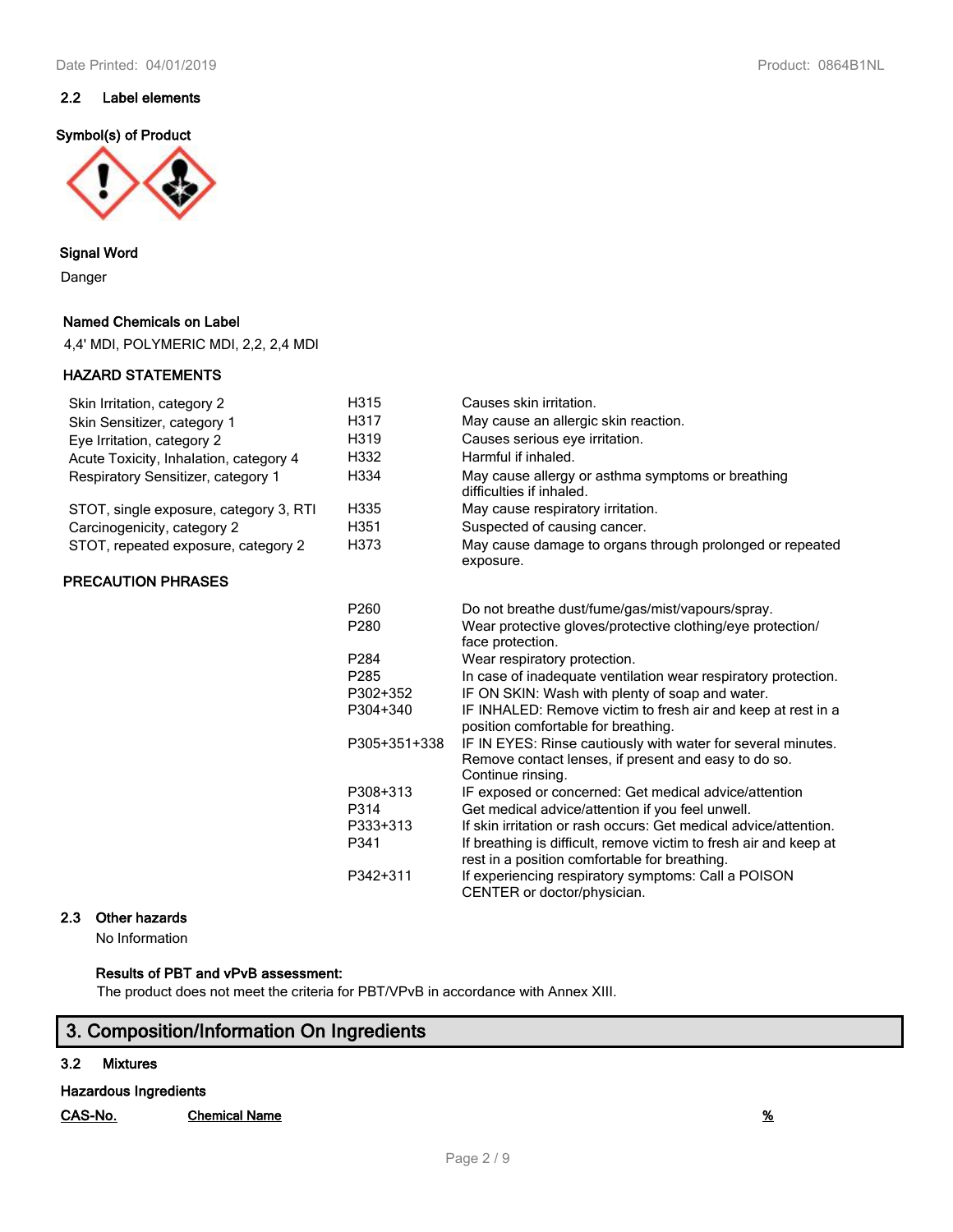| 67815-87-6<br>101-68-8<br>9016-87-9<br>26447-40-5 | POLYMERIC MDI<br>4.4' MDI<br>POLYMERIC MDI<br>2.2. 2.4 MDI |                                  | 75 - 100<br>$10 - 55$<br>$2.5 - 10$<br>$2.5 - 10$ |  |
|---------------------------------------------------|------------------------------------------------------------|----------------------------------|---------------------------------------------------|--|
| CAS-No.                                           | <b>GHS Symbols</b>                                         | <b>GHS Hazard Statements</b>     | M-Factors                                         |  |
| 67815-87-6                                        | GHS07-GHS08                                                | H315-317-319-332-335-373         | 0                                                 |  |
| 101-68-8                                          | GHS07-GHS08                                                | H315-317-319-332-334-335-351-373 | 0                                                 |  |
| 9016-87-9                                         | GHS07-GHS08                                                | H315-317-319-332-334-335-351-373 | 0                                                 |  |
| 26447-40-5                                        | GHS07-GHS08                                                | H315-317-319-332-334-335-351-373 | 0                                                 |  |

**Additional Information:** The text for GHS Hazard Statements shown above (if any) is given in Section 16.

# **4. First-aid Measures**

### **4.1 Description of First Aid Measures**

**AFTER INHALATION:** Give oxygen or artificial respiration if needed. Remove person to fresh air. If signs/symptoms continue, get medical attention.

**AFTER SKIN CONTACT:** In case of contact, immediately flush skin with plenty of water for at least 15 minutes while removing contaminated clothing and shoes. If skin irritation persists, call a physician.

**AFTER EYE CONTACT:** Rinse thoroughly with plenty of water for at least 15 minutes and consult a physician. **AFTER INGESTION:** Do NOT induce vomiting. Never give anything by mouth to an unconscious person. If swallowed, call a poison control centre or doctor immediately.

#### **4.2 Most important symptoms and effects, both acute and delayed**

May cause sensitization by skin contact. Irritating to eyes and skin. May be harmful if swallowed.

#### **4.3 Indication of any immediate medical attention and special treatment needed**

No information available on clinical testing and medical monitoring. Specific toxicological information on substances, if available, can be found in section 11.

When symptoms persist or in all cases of doubt seek medical advice.

### **5. Fire-fighting Measures**

### **5.1 Extinguishing Media:**

Carbon Dioxide, Dry Chemical, Foam, Water Fog

**UNUSUAL FIRE AND EXPLOSION HAZARDS:** Humid air and/or water will produce carbon dioxide which will pressurize the container. Contamination may result in dangerous pressure increases - closed containers may rupture.

#### **5.2 Special hazards arising from the substance or mixture**

No Information

### **5.3 Advice for firefighters**

In the event of fire, wear self-contained breathing apparatus. Wear suitable protective equipment. Water reactiveDry chemical (on small fires)Extinguishing media - large firesEvacuate personnel to safe areas. The product is not flammable. Use water spray, alcohol-resistant foam, dry chemical or carbon dioxide. Use NIOSH approved respiratory protection. Do NOT use water jet. Use water spray to cool unopened containers.

### **6. Accidental Release Measures**

### **6.1 Personal precautions, protective equipment and emergency procedures**

Container can be pressurized by carbon dioxide due to reaction with humid air and/or water. Ensure adequate ventilation. Evacuate personnel to safe areas. Wear personal protective equipment. For personal protection see section 8.

#### **6.2 Environmental precautions**

Do not allow material to contaminate ground water system. Prevent product from entering drains. Keep the container open.

### **6.3 Methods and material for containment and cleaning up**

Prevent further leakage or spillage if safe to do so. Contain spillage, soak up with non-combustible absorbent material, (e.g.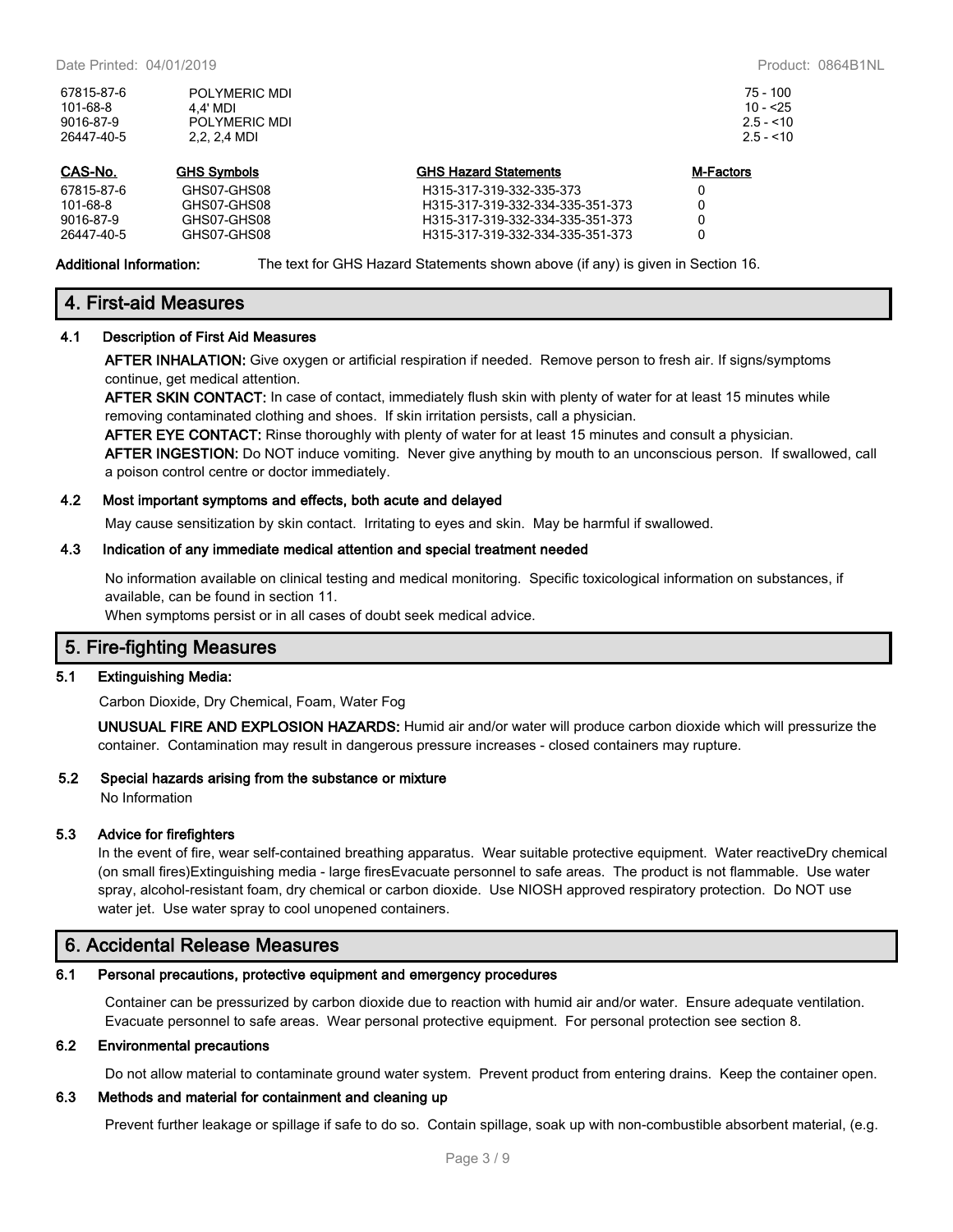sand, earth, diatomaceous earth, vermiculite) and transfer to a container for disposal according to local / national regulations (see section 13).

### **6.4 Reference to other sections**

Please refer to disposal requirements or country specific disposal requirements for this material. See Section 13 for further information.

### **7. Handling and Storage**

### **7.1 Precautions for safe handling**

**INSTRUCTIONS FOR SAFE HANDLING :** Keep containers dry and tightly closed to avoid moisture absorption and contamination. Prepare the working solution as given on the label(s) and/or the user instructions. Ensure all equipment is electrically grounded before beginning transfer operations. Do not get in eyes, on skin, or on clothing. Use only with adequate ventilation/personal protection. Avoid breathing vapors, mist or gas. Wash thoroughly after handling. **PROTECTION AND HYGIENE MEASURES :** Handle in accordance with good industrial hygiene and safety practice. Wash hands before breaks and at the end of workday. When using, do not eat, drink or smoke.

#### **7.2 Conditions for safe storage, including any incompatibilities**

**CONDITIONS TO AVOID:** Heat, flames and sparks. Keep from any possible contact with water. **STORAGE CONDITIONS:** Keep container closed when not in use. Store in a dry, well ventilated place away from sources of heat, ignition and direct sunlight.

#### **7.3 Specific end use(s)**

No specific advice for end use available.

### **8. Exposure Controls/Personal Protection**

### **8.1 Control parameters**

# **Ingredients with Occupational Exposure Limits**

**(US)**

| <b>Name</b>    | CAS-No.    | <b>ACGIH TWA</b>           | <b>ACGIH STEL</b> | <b>ACGIH Ceiling</b> |
|----------------|------------|----------------------------|-------------------|----------------------|
| POLYMERIC MDI  | 67815-87-6 | N/E                        | <b>NE</b>         | N/E                  |
| 4,4' MDI       | 101-68-8   | 0.005 PPM                  | N/E               | N/E                  |
| POLYMERIC MDI  | 9016-87-9  | N/E                        | N/E               | N/E                  |
| 2, 2, 2, 4 MDI | 26447-40-5 | N/E                        | N/E               | N/E                  |
| <b>Name</b>    | CAS-No.    | <b>OSHA PEL</b>            | <b>OSHA STEL</b>  |                      |
| POLYMERIC MDI  | 67815-87-6 | N/E                        | N/E               |                      |
| 4,4' MDI       | 101-68-8   | 0.02 PPM-<br><b>CEILIN</b> | N/E               |                      |
| POLYMERIC MDI  | 9016-87-9  | N/E                        | N/E               |                      |
| 2, 2, 2, 4 MDI | 26447-40-5 | N/E                        | N/E               |                      |

**FURTHER INFORMATION:** Refer to the regulatory exposure limits for the workforce enforced in each country.

### **8.2 Exposure controls**

### **Personal Protection**

**RESPIRATORY PROTECTION:** In order to avoid inhalation of spray-mist and sanding dust, all spraying and sanding must be done wearing adequate respirator. Use only with ventilation to keep levels below exposure guidelines reported in this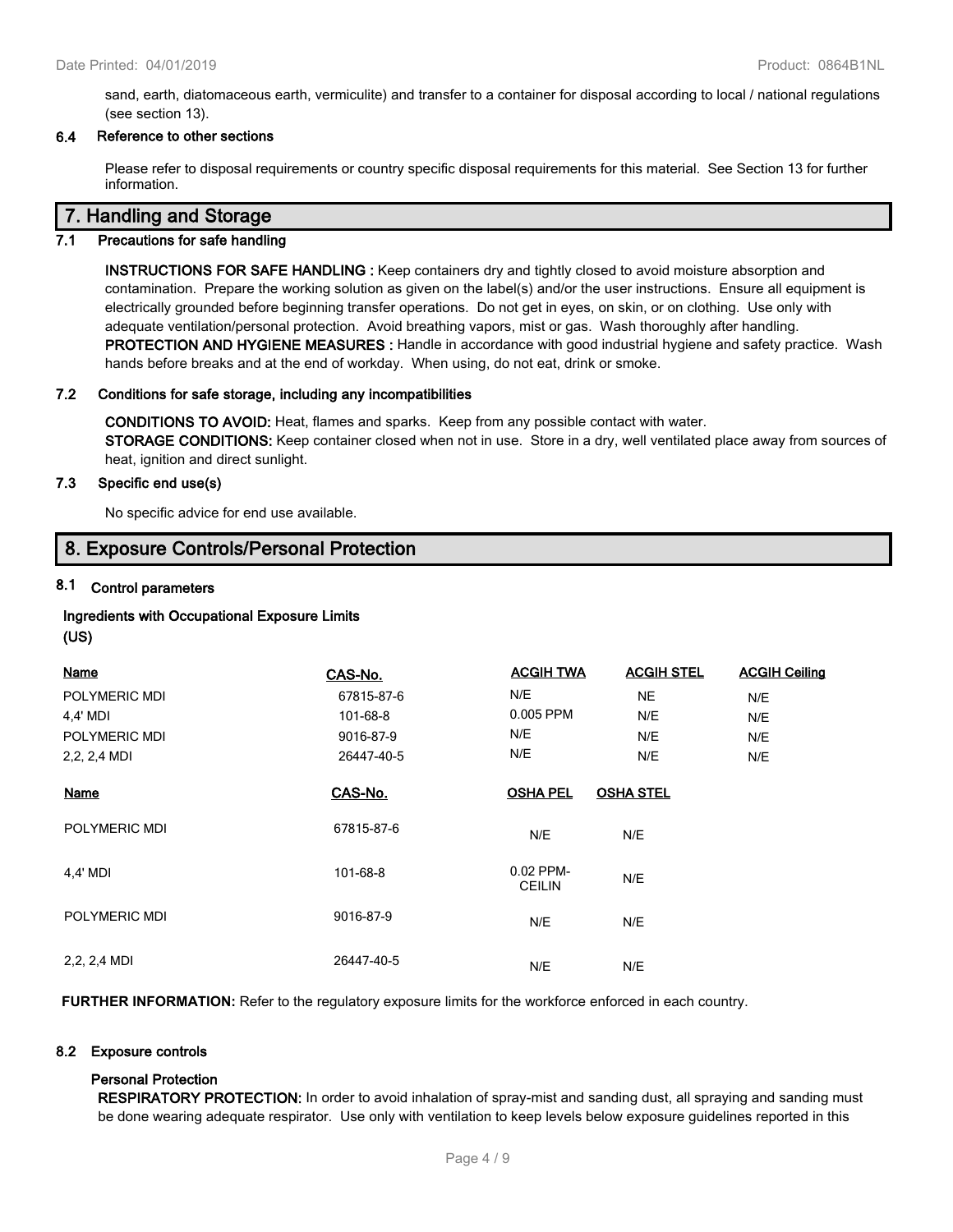document. User should test and monitor exposure levels to ensure all personnel are below guidelines. If not sure, or not able to monitor, use State or federally approved supplied air respirator. For silica containing coatings in a liquid state, and/or if no exposure limits are established above, air-supplied respirators are generally not required.

**EYE PROTECTION:** Ensure that eyewash stations and safety showers are close to the workstation location. Safety glasses with side-shields.

**HAND PROTECTION:** Gloves should be discarded and replaced if there is any indication of degradation or chemical breakthrough. Impervious gloves. Request information on glove permeation properties from the glove supplier. Lightweight protective clothing

### **OTHER PROTECTIVE EQUIPMENT:** No Information

**ENGINEERING CONTROLS:** Avoid contact with skin, eyes and clothing. Ensure adequate ventilation, especially in confined areas.

## **9. Physical and Chemical Properties**

| 9.1 | Information on basic physical and chemical properties<br>Appearance: | Viscous, Dark Brown Liquid  |
|-----|----------------------------------------------------------------------|-----------------------------|
|     | <b>Physical State</b>                                                | Liquid                      |
|     | Odor                                                                 | Musty                       |
|     | <b>Odor threshold</b>                                                | N/D                         |
|     | pH                                                                   | N/D                         |
|     | Melting point / freezing point (°C)                                  | N/D                         |
|     | Boiling point/range                                                  | 392 F (200 C) - 694F (368C) |
|     | <b>Flash Point</b>                                                   | 460F (368C)                 |
|     | <b>Evaporation rate</b>                                              | Slower than Ether           |
|     | Flammability (solid, gas)                                            | Not determined              |
|     | Upper/lower flammability or explosive<br><b>limits</b>               | $N/D - N/D$                 |
|     | Vapour Pressure, mmHg                                                | N/D                         |
|     | Vapour density                                                       | Heavier than Air            |
|     | <b>Relative density</b>                                              | Not determined              |
|     | Solubility in / Miscibility with water                               | N/D                         |
|     | Partition coefficient: n-octanol/water                               | Not determined              |
|     | Auto-ignition temperature (°C)                                       | Not determined              |
|     | Decomposition temperature (°C)                                       | Not determined              |
|     | <b>Viscosity</b>                                                     | Not Determined              |
|     | <b>Explosive properties</b>                                          | Not determined              |
|     | <b>Oxidising properties</b>                                          | Not determined              |
| 9.2 | Other information                                                    |                             |
|     | <b>VOC Content g/l:</b>                                              | 327                         |
|     | Specific Gravity (g/cm3)                                             | 1.14                        |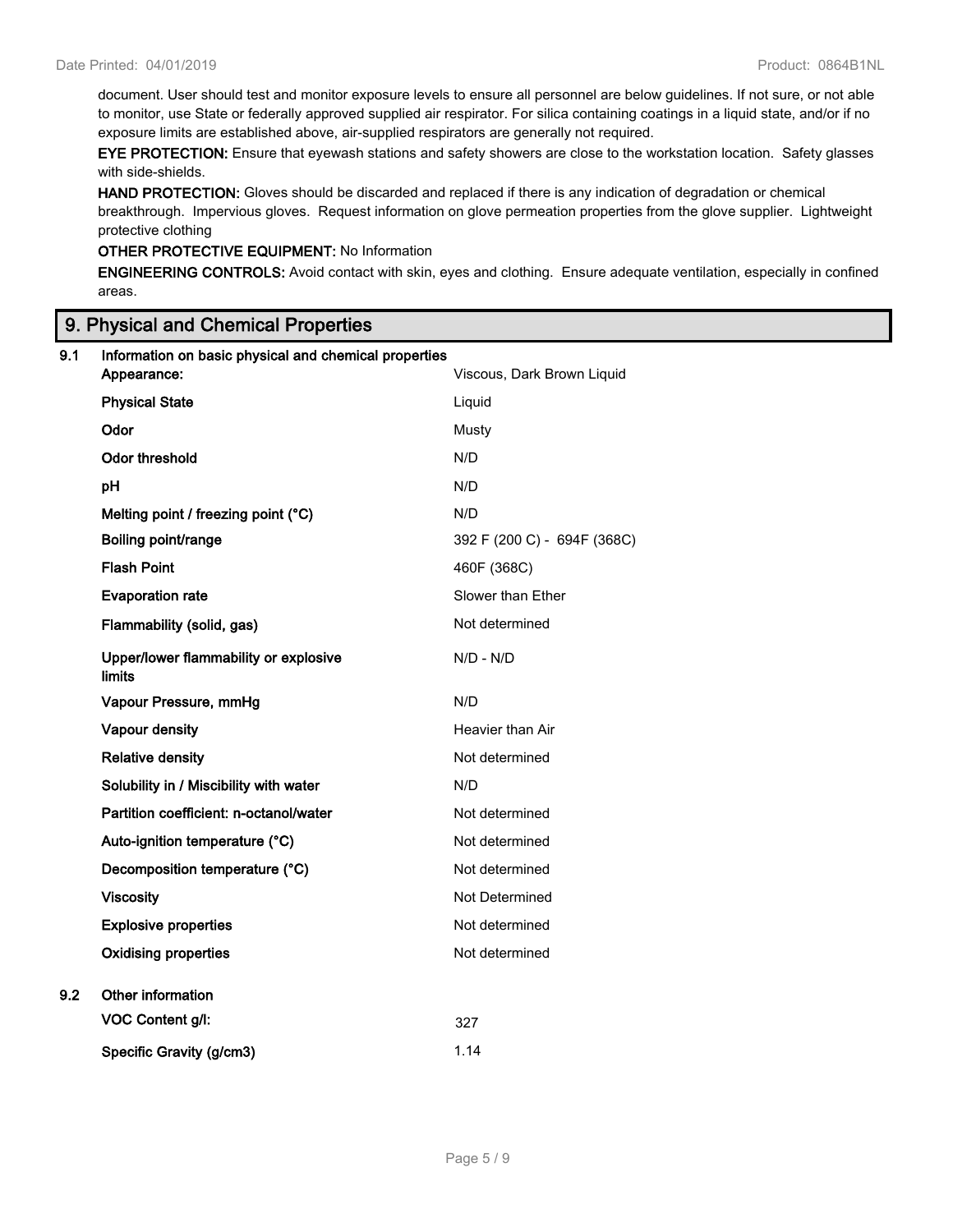# **10. Stability and Reactivity**

### **10.1 Reactivity**

Water reactive

### **10.2 Chemical stability**

Stable under normal conditions.

### **10.3 Possibility of hazardous reactions**

Hazardous polymerisation may occur.

### **10.4 Conditions to avoid**

Heat, flames and sparks. Keep from any possible contact with water.

### **10.5 Incompatible materials**

Never allow product to get in contact with water during storage. Strong oxidizing agents.

### **10.6 Hazardous decomposition products**

Carbon monoxide, carbon dioxide, nitrogen oxide, cyanides, isocyanate vapours.

# **11. Toxicological Information**

### **11.1 Information on toxicological effects**

| <b>Acute Toxicity:</b>            |                                                        |
|-----------------------------------|--------------------------------------------------------|
| Oral LD50:                        | N/D                                                    |
| <b>Inhalation LC50:</b>           | N/D                                                    |
|                                   |                                                        |
| Irritation:                       | Eye Irritation and Skin Irritation, category 2         |
| <b>Corrosivity:</b>               | Unknown                                                |
| Sensitization:                    | Skin sensitizer and Respiratory sensitizer, category 1 |
| Repeated dose toxicity:           | Unknown                                                |
| Carcinogenicity:                  | Carcinogenicity, category 2                            |
| Mutagenicity:                     | Unknown                                                |
| <b>Toxicity for reproduction:</b> | Unknown                                                |
| STOT-single exposure:             | STOT, single exposure, category 3, RTI                 |
| STOT-repeated exposure:           | STOT, repeated exposure, category 2                    |
| <b>Aspiration hazard:</b>         | Unknown                                                |

**If no information is available above under Acute Toxicity then the acute effects of this product have not been tested. Data on individual components are tabulated below:**

| CAS-No. | <b>Chemical Name</b>     | Oral LD50                 | Dermal LD50                    | Vapor LC50                        | Gas LC50 | Dust/Mist<br><u>LC50</u> |
|---------|--------------------------|---------------------------|--------------------------------|-----------------------------------|----------|--------------------------|
|         | 67815-87-6 POLYMERIC MDI | >2000 mg/kg,<br>oral. rat | >9400 mg/kg,<br>dermal, rabbit | 490 mg/m3/<br>4h. aerosol.<br>rat | 0.000    | 0.000                    |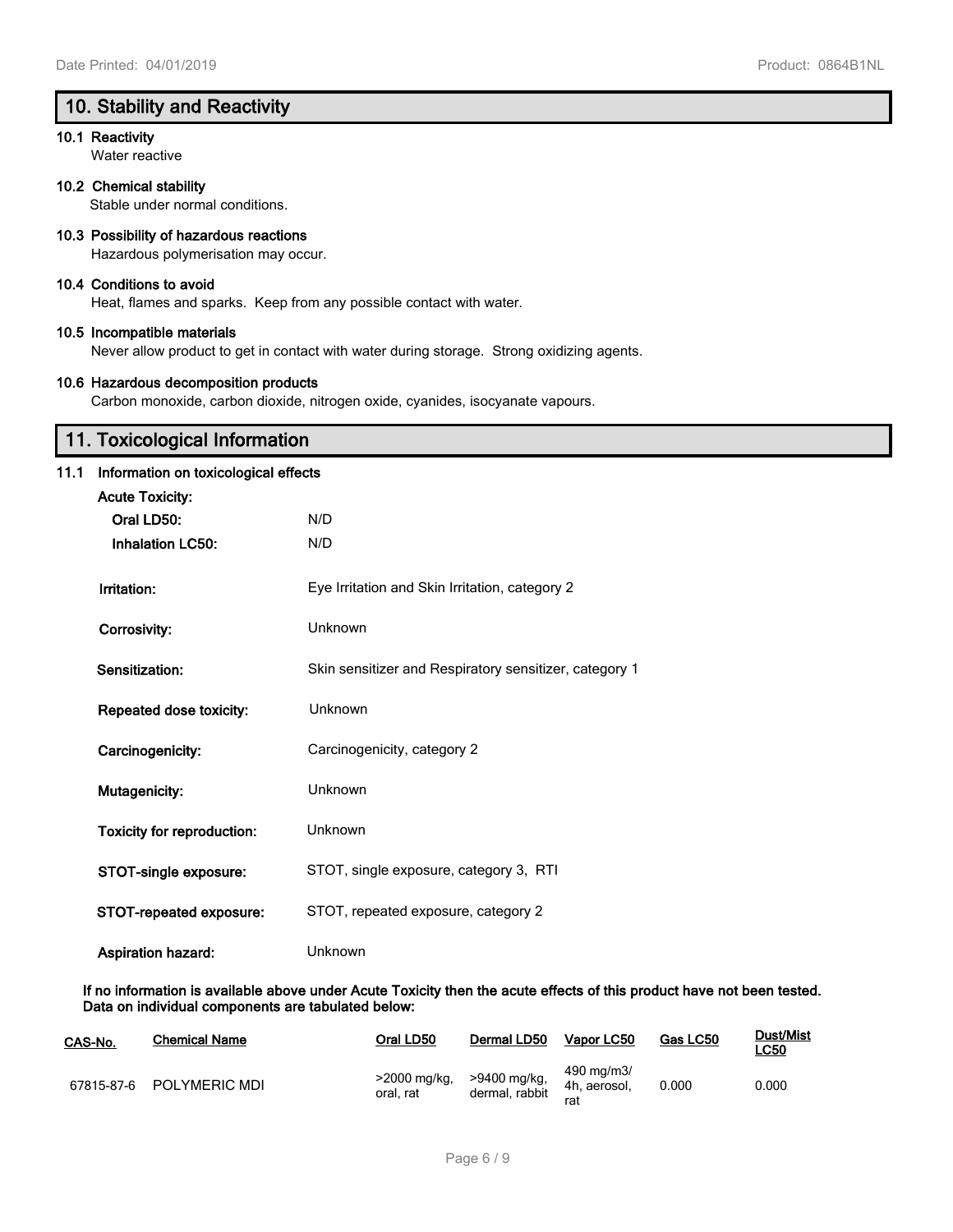Date Printed: 04/01/2019 Product: 0864B1NL

| 101-68-8   | 4.4' MDI      | 15000 mg/kg<br>oral           | 43 ppm vapor<br>4 hrs              | 0.000 | 0.000 |
|------------|---------------|-------------------------------|------------------------------------|-------|-------|
| 9016-87-9  | POLYMERIC MDI | $>10000$ mg/<br>kg, oral, rat | $310 \; mg/m3$ ,<br>inh, 4 hr, rat | 0.000 | 0.000 |
| 26447-40-5 | 2,2, 2,4 MDI  | 15000 mg/kg<br>oral           | 43 ppm vapor<br>4hrs               | 0.000 | 0.000 |

### **Additional Information:**

Persons allergic to isocyanates, and particularly those suffering from asthma or other respiratory conditions, should not work with isocyanates. Isocyanates may cause acute irritation and/or sensitisation of the respiratory system leading to tightness of the chest, wheeziness and an asthmatic condition. Inhalation of vapour of mist can cause headache, nausea, irritation of nose, throat, and lungs. Hot processing of this material release isocyanate containing vapours, known to be toxic by inhalation.

|            |           | 12. Ecological Information                    |         |                               |                            |                                                                                    |
|------------|-----------|-----------------------------------------------|---------|-------------------------------|----------------------------|------------------------------------------------------------------------------------|
| 12.1       | Toxicity: |                                               |         |                               |                            |                                                                                    |
|            |           | EC50 48hr (Daphnia):                          | Unknown |                               |                            |                                                                                    |
|            |           | IC50 72hr (Algae):                            | Unknown |                               |                            |                                                                                    |
|            |           | LC50 96hr (fish):                             | Unknown |                               |                            |                                                                                    |
|            |           | 12.2 Persistence and degradability:           | Unknown |                               |                            |                                                                                    |
| 12.3       |           | <b>Bioaccumulative potential:</b>             | Unknown |                               |                            |                                                                                    |
| 12.4       |           | Mobility in soil:                             | Unknown |                               |                            |                                                                                    |
| 12.5       |           | <b>Results of PBT and vPvB</b><br>assessment: |         |                               |                            | The product does not meet the criteria for PBT/VPvB in accordance with Annex XIII. |
| 12.6       |           | Other adverse effects:                        | Unknown |                               |                            |                                                                                    |
| CAS-No.    |           | <b>Chemical Name</b>                          |         | <b>EC50 48hr</b>              | IC50 72hr                  | <b>LC50 96hr</b>                                                                   |
| 67815-87-6 |           | POLYMERIC MDI                                 |         | 83 mg/l (Daphnia<br>magna)    |                            | >100 mg/l (Green algae) >100 mg/l (Danio rerio)                                    |
| 101-68-8   |           | 4,4' MDI                                      |         | >1000 mg/l (Daphnia<br>Magna) | >929 mg/l (Green<br>Algae) | No Information                                                                     |
| 9016-87-9  |           | <b>POLYMERIC MDI</b>                          |         | No information                | No information             | No information                                                                     |
| 26447-40-5 |           | $2,2, 2,4$ MDI                                |         | No information                | No information             | No information                                                                     |

## **13. Disposal Considerations**

**13.1 WASTE TREATMENT METHODS:** Do not burn, or use a cutting torch on, the empty drum. If recycling is not practicable, dispose of in compliance with local regulations. Dispose of in accordance with local regulations. Empty containers should be taken to an approved waste handling site for recycling or disposal.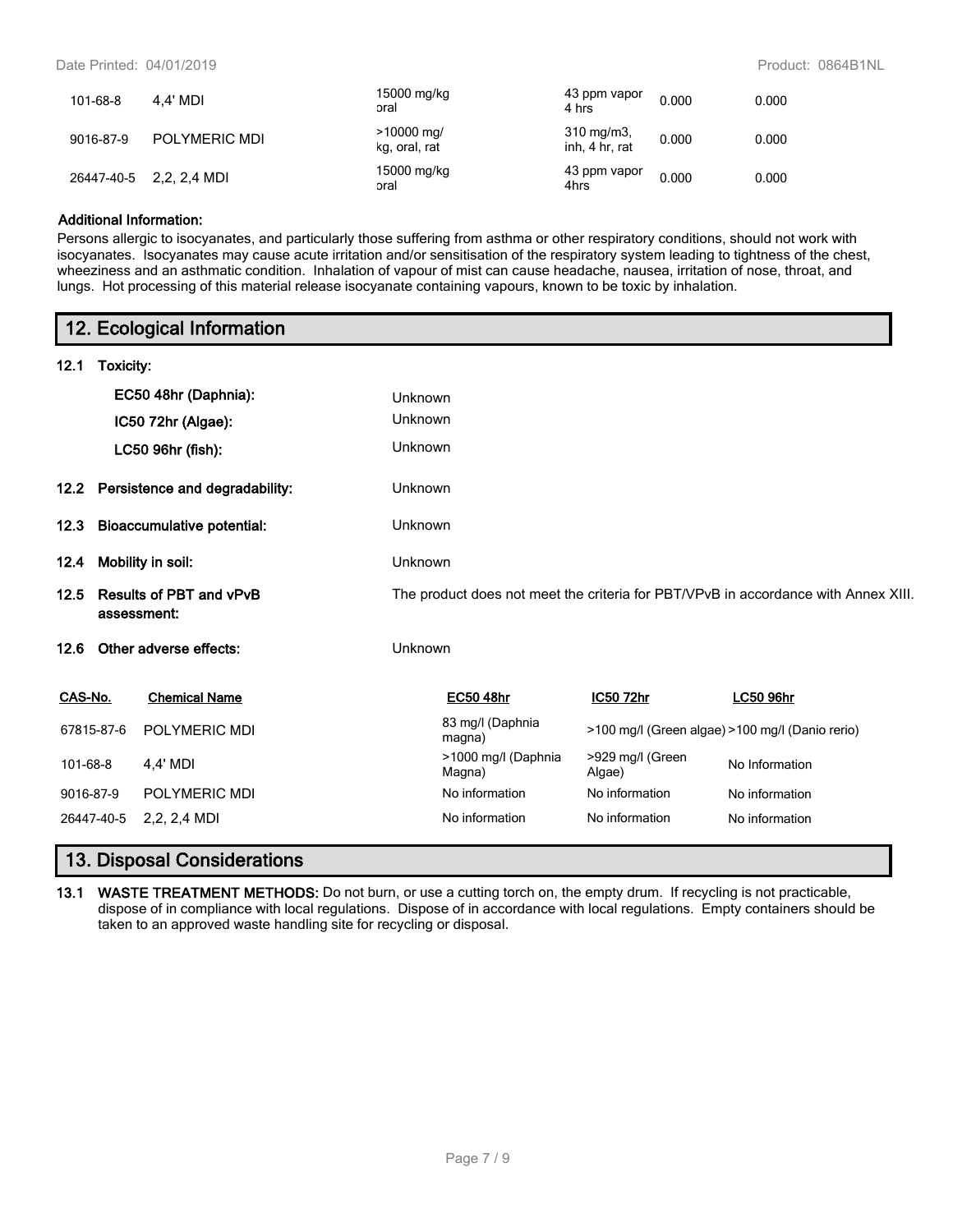## **14. Transport Information**

| 14.1 | UN number                                                                   | N/A     |
|------|-----------------------------------------------------------------------------|---------|
|      | 14.2 UN proper shipping name                                                | N/A     |
|      | Technical name                                                              | N/A     |
| 14.3 | Transport hazard class(es)                                                  | None    |
|      | Subsidiary shipping hazard                                                  | N/A     |
| 14.4 | Packing group                                                               | N/A     |
| 14.5 | <b>Environmental hazards</b>                                                | Unknown |
| 14.6 | Special precautions for user                                                | Unknown |
|      | $EmS-No.$ :                                                                 | N/A     |
| 14.7 | Transport in bulk according to Annex II<br>of MARPOL 73/78 and the IBC code | Unknown |

## **15. Regulatory Information**

**15.1 Safety, health and environmental regulations/legislation for the substance or mixture:**

# **U.S. Federal Regulations: As follows -**

### **CERCLA - Sara Hazard Category**

This product has been reviewed according to the EPA 'Hazard Categories' promulgated under Sections 311 and 312 of the Superfund Amendment and Reauthorization Act of 1986 (SARA Title III) and is considered, under applicable definitions, to meet the following categories:

Carcinogenicity, Acute Toxicity (any route of exposure), Skin Corrosion or Irritation, Respiratory or Skin Sensitization, Serious eye damage or eye irritation, Specific target organ toxicity (single or repeated exposure)

### **Sara Section 313:**

This product contains the following substances subject to the reporting requirements of Section 313 of Title III of the Superfund Amendment and Reauthorization Act of 1986 and 40 CFR part 372:

| <b>Chemical Name</b>                 | CAS-No.   |
|--------------------------------------|-----------|
| 4.4' MDI                             | 101-68-8  |
| POLYMERIC MDI                        | 9016-87-9 |
| <b>Toxic Substances Control Act:</b> |           |

All components of this product are either listed on the TSCA Inventory or are exempt.

This product contains the following chemical substances subject to the reporting requirements of TSCA 12(B) if exported from the United States:

No TSCA 12(b) components exist in this product.

## **U.S. State Regulations: As follows -**

### **New Jersey Right-to-Know:**

The following materials are non-hazardous, but are among the top five components in this product.

No NJ Right-To-Know components exist in this

product.

### **Pennsylvania Right-To-Know**

The following non-hazardous ingredients are present in the product at greater than 3%.

No PA Right-To-Know components exist in this product.